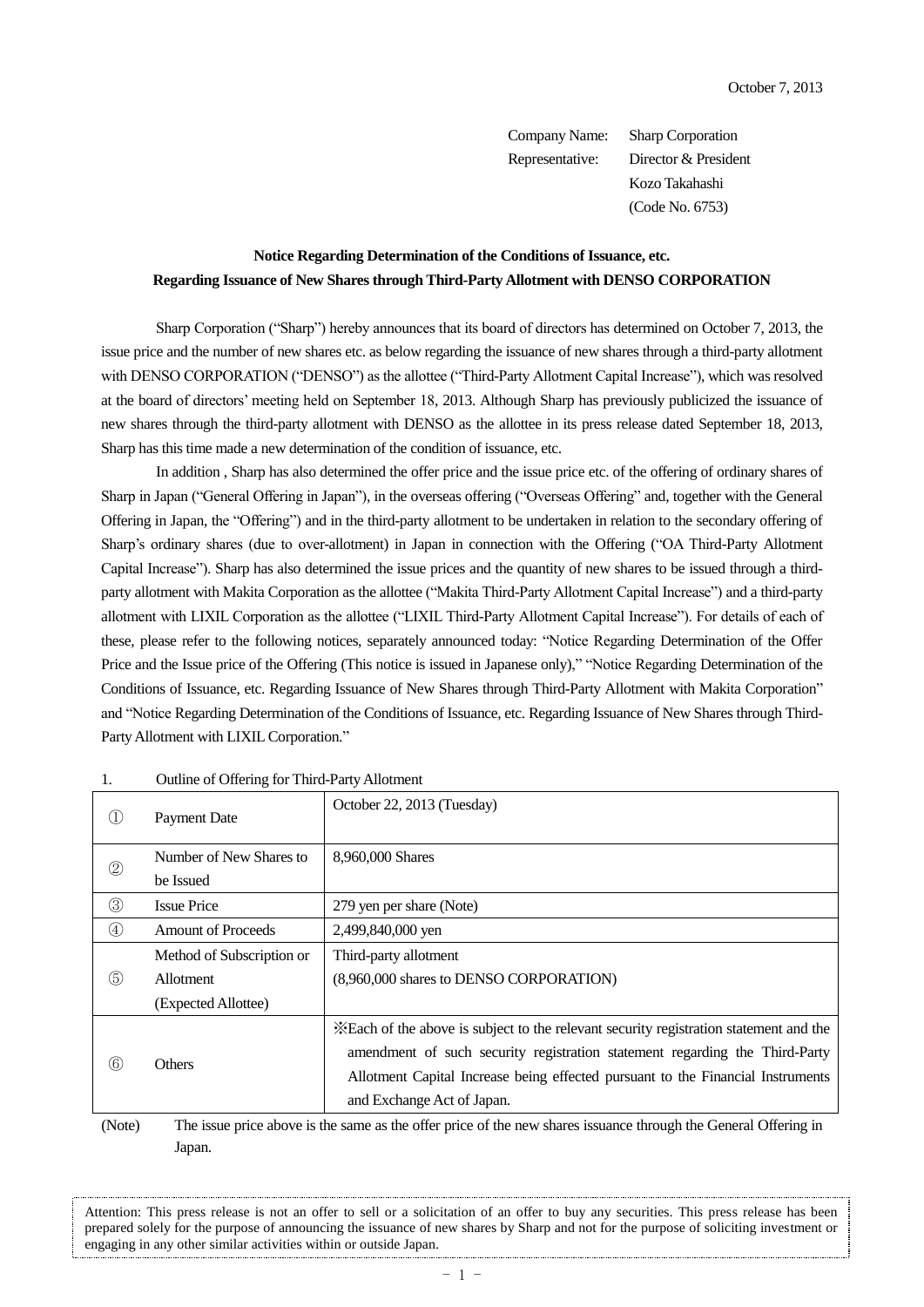- 2. Amount of Proceeds to be Procured, Intended Use of Proceeds and Timing of Use as Intended
- (1) Amount of Proceeds to be Procured

| I           | <b>Total Amount of Proceeds</b>  | 2,499,840,000 yen |  |
|-------------|----------------------------------|-------------------|--|
| 2           | Approximate Costs of<br>Issuance | 22,000,000 yen    |  |
| $\circledS$ | <b>Approximate Net Proceeds</b>  | 2,477,840,000 yen |  |

(Note) 1. The approximate costs of issuance do not include consumption tax, and so on.

## (2) Intended Use of Proceeds to be Procured and Timing of Use as Intended

The approximate net proceeds of 2,478 million yen set out above is planned to be used for the following.

| Intended Use of Proceeds                                                                                                                                                                     |                   | Timing of Use                         |
|----------------------------------------------------------------------------------------------------------------------------------------------------------------------------------------------|-------------------|---------------------------------------|
|                                                                                                                                                                                              | Amount            | as Intended                           |
| Development of a dedicated organization structure to undertake<br>collaboration in the field of in-vehicle business and working capital for<br>business operations including activity costs. | 2,478 million yen | From September 2013<br>to August 2015 |

By merging Sharp's advanced technologies used in developing home electrical appliances with in-vehicle device technologies accumulated by DENSO per the needs of users, we will aim to develop new business (including technology and product development for these). This is part of the new business initiatives in the area of mobility of priority business areas mentioned in the "Medium-Term Management Plan for Fiscal 2013 through 2015" that we published on May 14, 2013, and we think it will help in increasing the corporate value of DENSO and Sharp and result in sustainable growth.

3. Rationale for the Determination of the Number of Shares to be Issued and the Degree of Dilution of Shares is Reasonable

The expected number of 8,960,000 ordinary shares of Sharp to be allotted to the expected allottee under the Third-Party Allotment Capital Increase ((Note) 1) is 0.79% (0.80% against the total voting rights of 1,125,054 ((Note) 2) of 1,140,819,887 shares. This number represents the total number of shares issued before third-party allotment capital increases and is obtained by deducting (a) 35,804,000 of Sharp's ordinary shares allotted to Samsung Electronics Japan Co., Ltd. pursuant to a third-party allotment with Samsung Electronics Japan Co. Ltd. ("Samsung Electronics Japan") as the allottee ("Samsung Electronics Japan Third-Party Allotment Capital Increase") on March 28, 2013 and (b) 11,868,000 of Sharp's ordinary shares allotted to Qualcomm pursuant to a third-party allotment with Qualcomm Incorporated ("Qualcomm") as the allottee ("Qualcomm Second Third-Party Allotment Capital Increase") from 1,188,491,887, the total number of Sharp's ordinary outstanding shares as of September 17, 2013.

The total number of Sharp's ordinary shares to be allotted pursuant to the Third-Party Allotment Capital Increase, the Makita Third-Party Allotment Capital Increase, and the LIXIL Third-Party Allotment Capital Increase, combined with Sharp's ordinary shares issued pursuant to the Qualcomm Second Third-Party Allotment Capital Increase and the Samsung Electronics Japan Third-Party Allotment Capital Increase which were undertaken within the previous six months from the date of the initial board of directors resolution of September 18, 2013 is 110,395,000 shares, representing 9.68% of 1,140,819,887 shares, which is the total number of shares issued before any third-party allotment capital increase (9.81% against total voting rights of 1,125,054 ((Note 2)).

However, as mentioned in "2. Purpose of and Reason for the Offering for Third-Party Allotment" in the press release of September 18, 2013, titled "Notice Regarding the Capital and Business Alliance with DENSO CORPORATION and Issuance of New Shares through Third-Party Allotment" and "2.(2) Intended Use of Proceeds" above, the proceeds

<sup>2.</sup> The major breakdown of the approximate costs of issuance is registration costs (approx. 9 million yen), legal advisers' fees (approx. 7 million yen), costs relating to stock exchange (approx. 3 million yen), and other costs (approx. 3 million yen).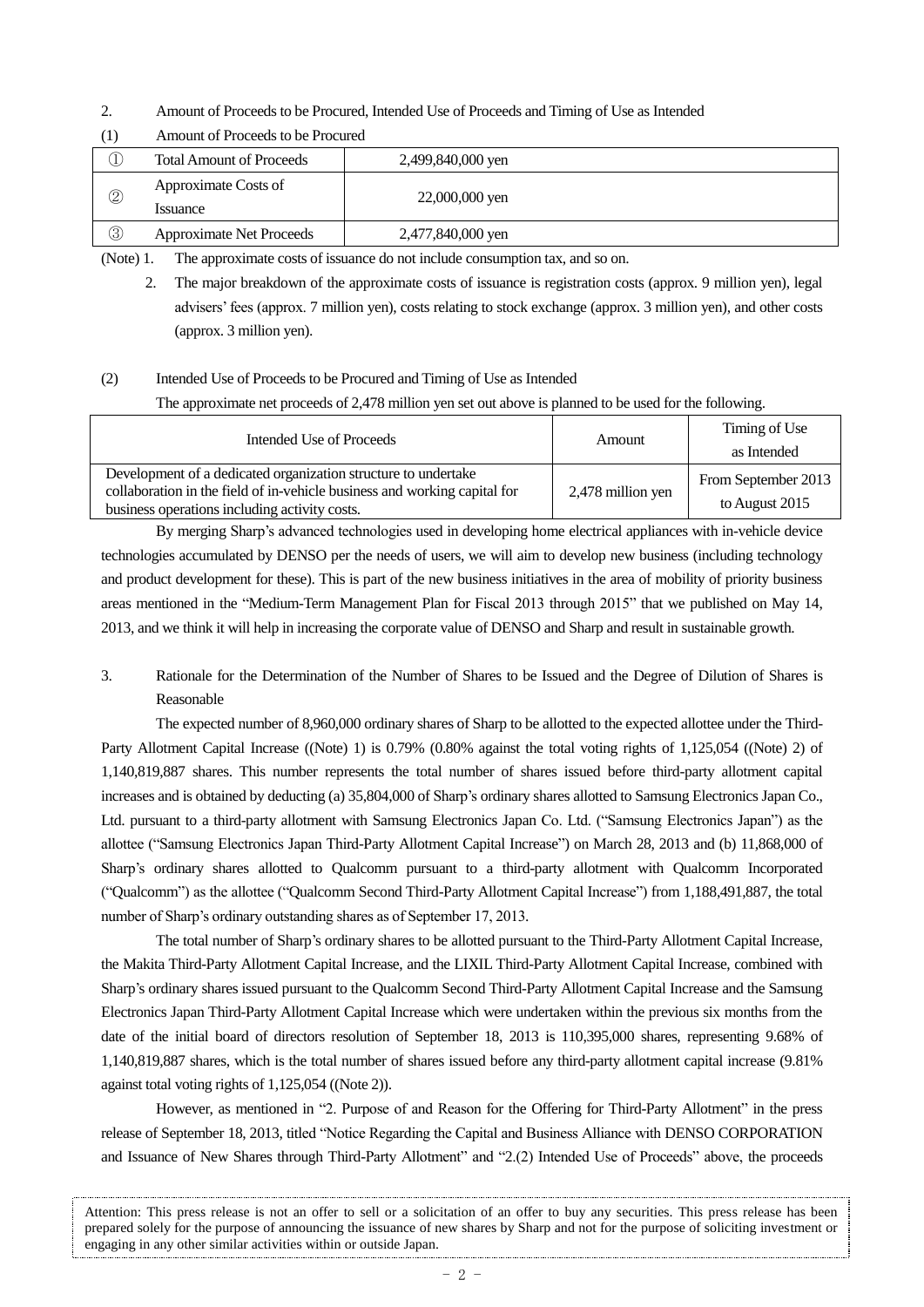from the Third-Party Allotment Capital Increase will be allocated to the goal of developing new business (including technology and product development) by merging Sharp's advanced technology used in developing home electrical appliances with in-vehicle device technologies accumulated by DENSO, a leading manufacturer of car parts, to meet the needs of automobile users. Furthermore, this Collaboration will increase Sharp's corporate value and help sustainable growth. Therefore, Sharp has determined that the number of shares to be issued and the degree of dilution of shares by the Third-Party Capital Allotment Increase, and the total number of shares to be issued and the degree of dilution of shares by the Third-Party Capital Allotment Increase, the Makita Third-Party Allotment Capital Increase, the LIXIL Third-Party Allotment Capital Increase, the Qualcomm Second Third-Party Allotment Capital Increase and the Samsung Electronics Japan Third-Party Allotment Capital Increase, are reasonable.

- (Note) 1. Sharp has resolved this at the board of directors'meeting held on October 7, 2013, as prescribed in Article 199, paragraph 1 of the Companies Act.
	- 2. The total number of shares with voting rights is calculated by deducting from the total of 1,188,491,887 issued shares, 5,291,887 shares in the form of fractional shares in the shareholders' register as of March 31, 2013; 10,399,000 treasury shares (excluding fractional shares); 75,000 mutually held shares; 35,804,000 ordinary shares that Sharp issued to Samsung Electronics Japan Co., Ltd. pursuant to the Samsung Electronics Japan Third-Party Allotment Capital Increase; and 11,868,000 ordinary shares that Sharp issued to Qualcomm pursuant to the Qualcomm Second Third-Party Allotment Capital Increase.

| т.<br><b><i>Pright Straterioriers and Trien Straterioring Katio and the Offering</i></b> |       |                                          |       |
|------------------------------------------------------------------------------------------|-------|------------------------------------------|-------|
| Before Offering (as of August 31, 2013)                                                  |       | After Offering                           |       |
| Nippon Life Insurance Company                                                            | 4.68% | Nippon Life Insurance Company            | 3.27% |
| Meiji Yasuda Life Insurance Company                                                      | 3.85% | Meiji Yasuda Life Insurance Company      | 2.69% |
| Qualcomm Incorporated                                                                    | 3.53% | Qualcomm Incorporated                    | 2.47% |
| Mizuho Bank, Ltd.                                                                        | 3.53% | Mizuho Bank, Ltd.                        | 2.46% |
| The Bank of Tokyo-Mitsubishi UFJ, Ltd.                                                   | 3.51% | The Bank of Tokyo-Mitsubishi UFJ, Ltd.   | 2.45% |
| Samsung Electronics Japan Co., Ltd.                                                      | 3.01% | Makita Corporation                       | 2.11% |
| Mitsui Sumitomo Insurance Co., Ltd.                                                      | 2.58% | Samsung Electronics Japan Co., Ltd.      | 2.10% |
| <b>SHARP</b> Employee Share-Holding                                                      | 2.17% | Mitsui Sumitomo Insurance Co., Ltd.      | 1.80% |
| Association                                                                              |       |                                          |       |
| Japan Trustee Services Bank, Ltd. (Trust                                                 | 1.92% | <b>SHARP Employee Share-Holding</b>      | 1.52% |
| Account)                                                                                 |       | Association                              |       |
| Sompo Japan Insurance Inc.                                                               | 1.81% | Japan Trustee Services Bank, Ltd. (Trust | 1.34% |
|                                                                                          |       | Account)                                 |       |

4. Major Shareholders and Their Shareholding Ratio after the Offering

- (Note) 1. On July 1, 2013, the former Mizuho Corporate Bank and the former Mizuho Bank, Ltd. merged. The former Mizuho Corporate Bank, Ltd., which is the surviving company, was renamed "Mizuho Bank, Ltd." Furthermore, in the register of shareholders as of March 31, 2013, because no share is held in the former Mizuho Bank, Ltd., in the ratio of shareholding of Mizuho Bank, Ltd. before and after the offering, the number of shares held by the former Mizuho Corporate Bank in the shareholders'register has been used as a reference for calculation.
	- 2. The shareholding ratio before the Offering is based on the shareholders' register as of March 31, 2013, including the number of shares to be issued pursuant to the Qualcomm Second Third-Party Allotment Capital Increase. The shareholding ratio after the Offering is based on the same shareholder's register, including the number of shares to be issued pursuant to the Qualcomm Second Third-Party Allotment Capital Increase, and taking into account the increase pursuant to the Offering, the Third-Party Allotment Capital Increase. The